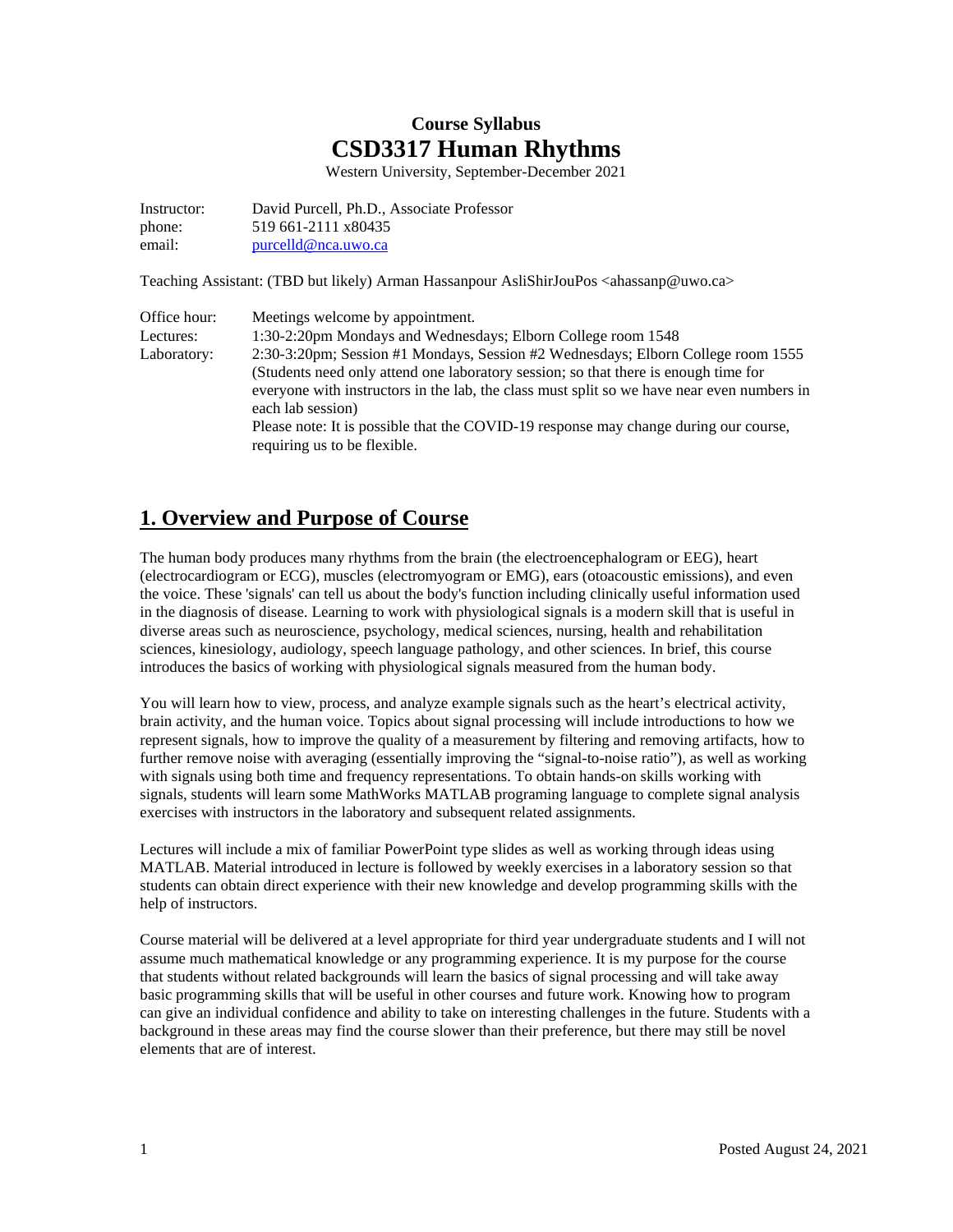## **2. Installing MATLAB**

Western has a site license for MATLAB so you can choose to install it on your own computer! Read about that here: <https://wts.uwo.ca/sitelicense/>

And how to install on your machine:

<https://wts.uwo.ca/sitelicense/matlab/index.html>

Please note that you do not need to install all the available MATLAB "toolboxes". That would take a lot of your computer's storage space! We use the main program "MATLAB" plus the additional toolboxes called the "Signal Processing Toolbox" and the "Statistics and Machine Learning Toolbox". The Elborn College student computer room (EC1555) has computers with MATLAB available. We will use these during lab time and you can use them at other times too.

## **3. Course Textbook**

a) There are two aspects to this course: signal processing and learning programming in MATLAB. I haven't been able to find a signal processing text that is at the right level or scope for the course. Therefore, I will provide what you need to learn about signal processing in lectures and some partial readings. The good news is that there are many appropriate texts that can help you to learn to program in MATLAB. There is no \*required\* text for the course, but you might find the text below helpful:

Mastering MATLAB by Duane Hanselman, Bruce Littlefield 2012 edition ISBN 9780136013303 (alk. paper); 0136013309 (alk. paper)

You can purchase a 180-day subscription to the ebook through the campus bookstore website. Alternatively, a physical copy can be ordered for delivery through the bookstore, or you can pick it up in store (some stock is available). The following link gives both the ebook and physical book as purchase options.

[https://bookstore.uwo.ca/textbook](https://bookstore.uwo.ca/textbook-search?campus=UWO&term=W2021A&courses%5B0%5D=001_UW/CSD3317A%20)[search?campus=UWO&term=W2021A&courses%5B0%5D=001\\_UW/CSD3317A](https://bookstore.uwo.ca/textbook-search?campus=UWO&term=W2021A&courses%5B0%5D=001_UW/CSD3317A%20)

Unfortunately, this text is not an inexpensive reference book to own, but the subscription is a lower price.

---

An alternative text available from other vendors is less expensive, but it is less thorough and in some ways a more difficult read. It does however contain the basics if you don't worry so much about the exercises.

Getting Started with MATLAB: A Quick Introduction for Scientists and Engineers by Rudra Pratap 2016 edition ISBN: 0190602066, 978-0190602062

--

Another alternative text is a little more advanced but would be an interesting reference for the future as well. Please note that one year the bookstore listed this as a required text by mistake. It is not required.

MATLAB for Brain and Cognitive Scientists by Mike X Cohen 2017 ISBN: 9780262035828

--

Finally, the Taylor library has a nice introductory book with examples specific to sound and speech.

MATLAB primer for speech-language pathology and audiology by Boutsen, Dvorak 2016 edition ISBN: 9781597566537, 1597566535

--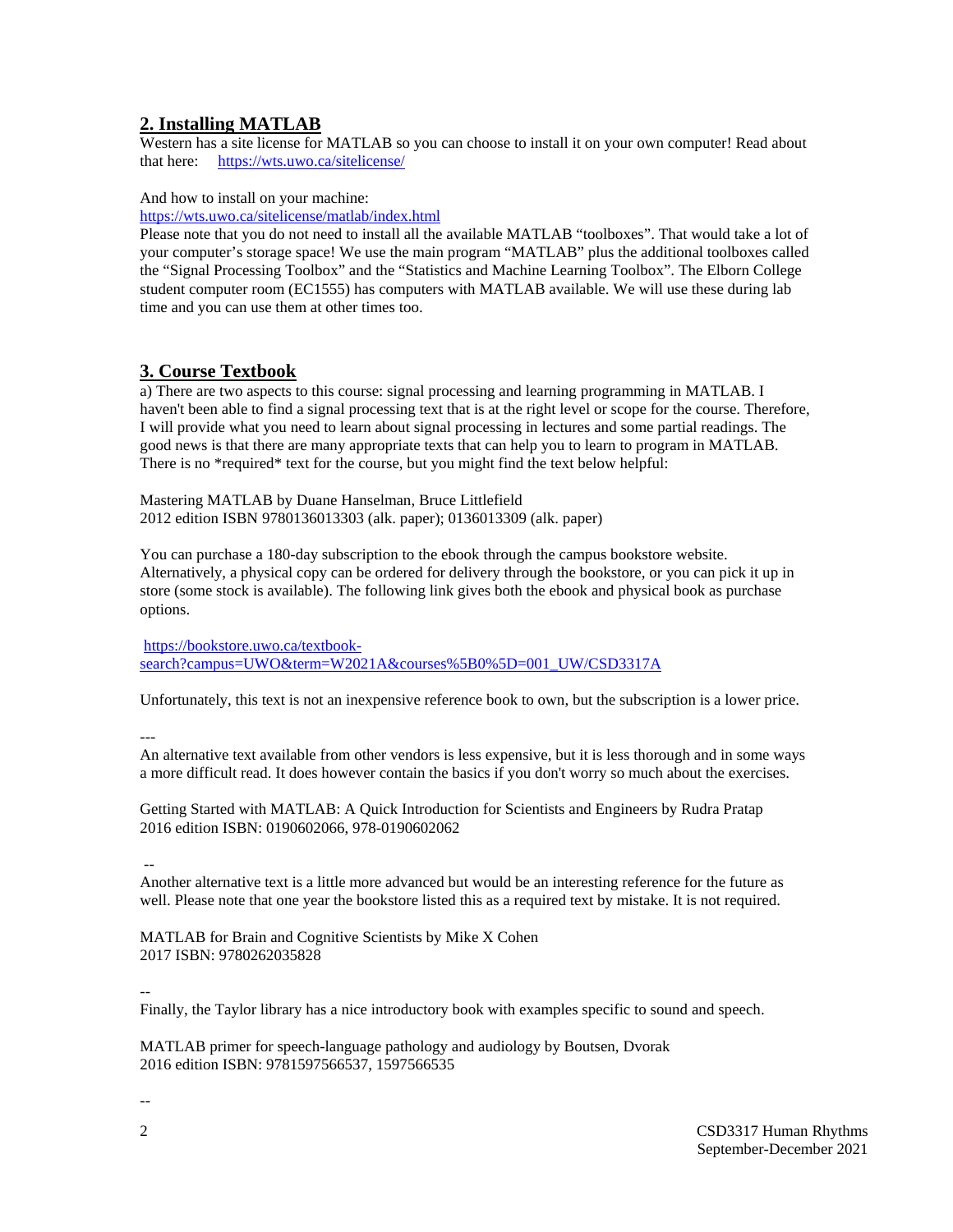b) Additionally, there are many free online resources to help learn the programming language MATLAB.

One example is by the creators of MATLAB. You could look at "Get Started" and "Language Fundamentals" at the URL below: <https://www.mathworks.com/help/releases/R2020b/matlab/index.html>

A second example is the MATLAB Onramp tutorials (the first of the "Course Offerings" at the URL given to the right). You will need to create an account: <https://matlabacademy.mathworks.com/>

There are also many videos for learning on YouTube. Here is an example set of learning videos that you might like: [https://www.youtube.com/watch?v=T\\_ekAD7U-wU](https://www.youtube.com/watch?v=T_ekAD7U-wU)

c) There is a free signal processing textbook available online, but it does not present material at the right level for our course:

<http://www.dspguide.com/pdfbook.htm>

The Scientist and Engineer's Guide to Digital Signal Processing by Steven W. Smith 1997 ISBN: 0-9660176-3-3

## **4. Evaluation**

a) There will be four practical assignments over the course of the term that require use of your newly developed MATLAB programming skills to perform some signal processing and analyses. These assignments will follow classroom material that provides the necessary background information. You will need to write a "pseudocode" plan for your program in English and "comment" most lines of your MATLAB code using English descriptions so that it is straightforward for a reader to follow your approach. You may work collaboratively to learn the concepts, but the work you turn in must be your own.

Each assignment is worth 5% and the four together will compose 20% of your course grade. Late assignments will be accepted; however you will lose ½ point (i.e. 10% of the total mark) per day without a valid reason. The schedule for assignments will be posted the first week of classes.

b) Participation in labs is essential. Previous students have reported they are a very good learning experience. Concepts covered in the lectures will be reviewed and practical examples worked through. These examples will be relevant to the assignments, the project, and to the final examination. Participation in laboratory sessions is worth 5% of your course grade. Participation means attending and performing the planned exercises. The 5% will be evenly distributed over participation at the laboratory sessions. The lab schedule will be posted by the first week of classes. There is no lab that first week.

c) There will be a short "example test" during class time before the end of term. The purpose of this short test is to give you some experience of what the final examination will be like. Former students in this course suggested such a short test would be helpful in preparing them and reducing anxiety. This short test is worth 10% of your course grade. The date for the short test will be posted the first week of classes

d) There will be a project worth 25% of your course grade. That project will ask you to write MATLAB code that analyzes some human data and displays the results you calculate. To encourage you to think about the project and work on it prior to the deadline, you will be required to submit an English description of the major steps that you will undertake (worth 3% of the total 25%). The project format will be similar to what you have experienced in the assignments, but will require more thinking, planning, and coding.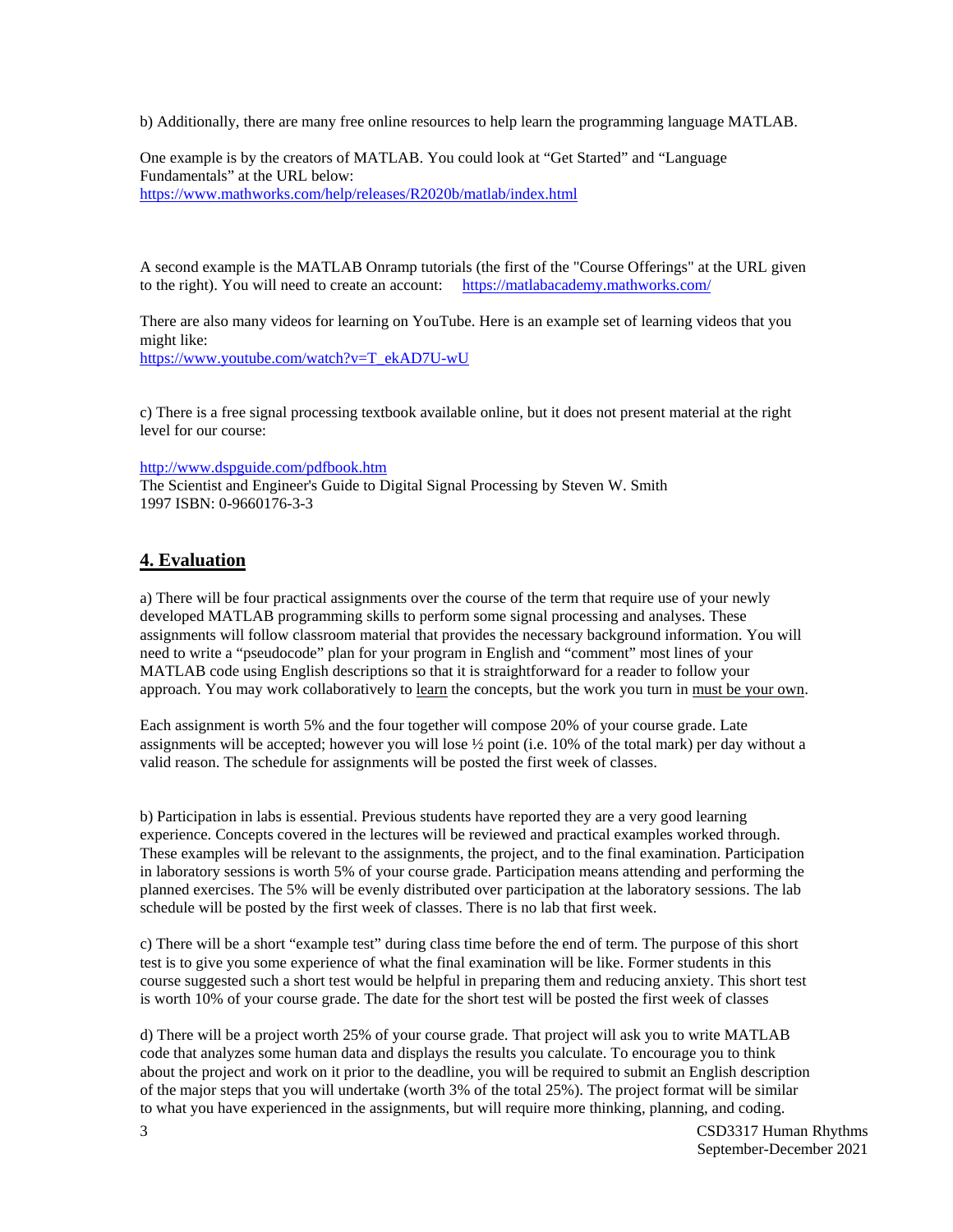The due date of the project will be at the end of term. The exact submission dates for the project and the English description will be posted the first week of classes.

e) There will be a final examination scheduled during the regular Western examination period from Friday December 10 to Tuesday December 21. Please do not make travel plans until the central scheduling people have provided us with an examination date and location. The final examination is comprehensive and may include material from any time during the course. That said, later course material is built upon earlier concepts, so those earlier concepts will have been reinforced as later material is learned. The examination will draw upon what you have learned in the classroom, laboratory exercises, and assignments. The final examination is worth 40% of your course grade.

## **5. More details about how the course will run**

#### a) Questions?

Ask during class. Collaborate with your classmates. See me after class. Make an appointment to see me. Ask your teaching assistant. COVID-19 willing, I prefer to answer questions in person because I find it is less error prone to refer to figures and draw things out. If we need to transition to Zoom and screen sharing or another online format because of COVID-19, we will adapt. If you need to ask a straightforward question by email, I will respond during regular business hours. If you find yourself writing a long complicated email… just ask to meet me (live or Zoom) because that is what I will ask of you! If I think that your question may be relevant for others in the class, I will ask your permission to post an anonymized version and its response on OWL after our discussion. If you do e-mail, please use your Western email and use an informative subject line that begins with the course number (CSD3317). All faculty members receive a tremendous amount of email and it is too easy to miss messages that don't have clear subject lines.

b) Requests for formal academic accommodations must be made through Academic Support & Engagement [\(http://www.sdc.uwo.ca/ssd/\)](http://www.sdc.uwo.ca/ssd/).

c) Electronic devices: Notebook and tablet computer use in class and labs for note-taking and class-related activities is permitted but general web browsing and social media can be distracting to other students and are therefore not permitted. Smart-phone use and texting are not permitted. Non-programmable calculators are permitted in exams.

### d) Classroom Atmosphere and Teaching Style:

I tend to ask a lot of questions in class, and, since we do not have a large group, I encourage you to do the same. I ask questions to facilitate the putting-together of concepts and information, to emphasize and reiterate important points, and to gauge whether explanations have been effective. I do not do it to put people "on the spot", so do not be afraid to give an "unexpected" answer – it may help the group to learn. If you dread after-question silences, speak up! It is my intention that our classroom be friendly and collaborative so that everyone has a good learning experience and there is no hesitation asking questions. My teaching approach emphasizes "learning by doing", which I feel has helped many of my students become comfortable with new ways of thinking and to excel at the "doing" part. You are expected to come prepared and to participate actively in the class and labs.

#### e) Health and Wellness

Students who are in emotional/mental distress should refer to the links at the bottom of this section for a complete list of options about how to obtain help. As part of a successful student experience at Western, we encourage students to make their health and wellness a priority. Western provides several on campus health-related services to help you achieve optimum health and engage in healthy living while pursuing your degree. For example, to support physical activity, all students, as part of their registration, receive membership in Western's Campus Recreation Centre. Numerous cultural events are offered throughout the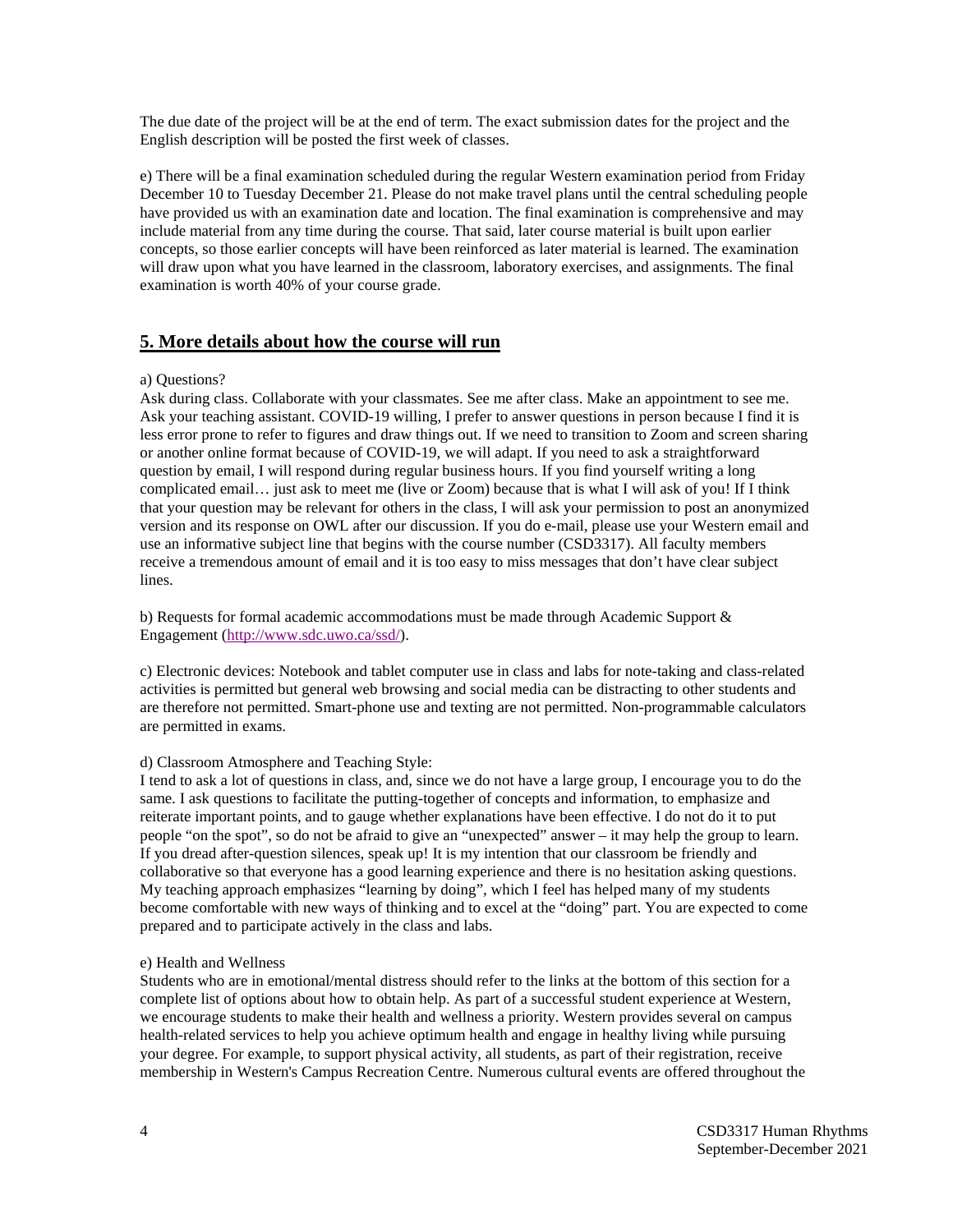year. Please check out the Faculty of Music web page <http://www.music.uwo.ca/> , and our own McIntosh Gallery <http://www.mcintoshgallery.ca/> .

Students seeking help regarding mental health concerns are advised to speak to someone they feel comfortable confiding in, such as their faculty advisors, their program director, or other relevant administrators in their unit. Campus mental health resources may be found at [http://www.health.uwo.ca/mental\\_health/resources.html](http://www.health.uwo.ca/mental_health/resources.html) [https://www.uwo.ca/health/mental\\_wellbeing/](https://www.uwo.ca/health/mental_wellbeing/) <https://www.uwo.ca/health/>

### f) Academic Offenses

Students must do their own work. It is encouraged to learn together, but each individual must understand the material and work through problems themselves. If written answers use ideas, code, or short passages from other authors, they must be properly referenced. Plagiarism from fellow students or other sources is cheating and is a major offense.

Scholastic offences are taken seriously and students are directed to read the appropriate policy, specifically, the definition of what constitutes a Scholastic Offence, at the following URL: [http://www.uwo.ca/univsec/pdf/academic\\_policies/appeals/scholastic\\_discipline\\_undergrad.pdf](http://www.uwo.ca/univsec/pdf/academic_policies/appeals/scholastic_discipline_undergrad.pdf)

All code and text may be subject to submission for textual similarity review to the commercial plagiarism detection software under license to the University for the detection of plagiarism. All materials submitted for such checking will be included as source documents in the reference database for the purpose of detecting plagiarism of material subsequently submitted to the system. Use of the service is subject to the licensing agreement, currently between The University of Western Ontario and Turnitin (<https://elearningtoolkit.uwo.ca/tools/TurnItIn.html> )

g) OWL: The class web page will be used to make lecture materials available. Assignments will be distributed and submitted through OWL, although we may also ask for a paper copy. Announcements will be made on OWL, and answers to questions of interest to the class will be posted.

h) Changes to the Timetable: There will be variations to the topic schedule (provided by the first week of class). My goal is that everyone learn the basics and we will cover what we can in the available time.

i) Accommodation for Illness and Following COVID-19 Protocols

Western recognizes that a student's ability to meet his/her academic responsibilities may be impaired by medical illness or the requirements of our COVID-19 response. Please refer to Western policies and supports for accommodation at these URLs:

https://www.uwo.ca/arts/counselling/procedures/medical\_accommodation.html

https://www.uwo.ca/health/student\_support/isolating-support.html

If the small test or final examination requires a makeup date, the makeup test/exam may or may not be the same format as the original.

j) Grading:

Please see the document AssignmentGradingScheme.pdf for detailed information about the manner used to grade assignments. It will be posted by the first week of classes. It may be different from what you have previously experienced. In brief, a set of "Descriptors" are defined and average student performance is given a grade of 4.0 out of five (80%). That is achieved by demonstrating good performance on most or all